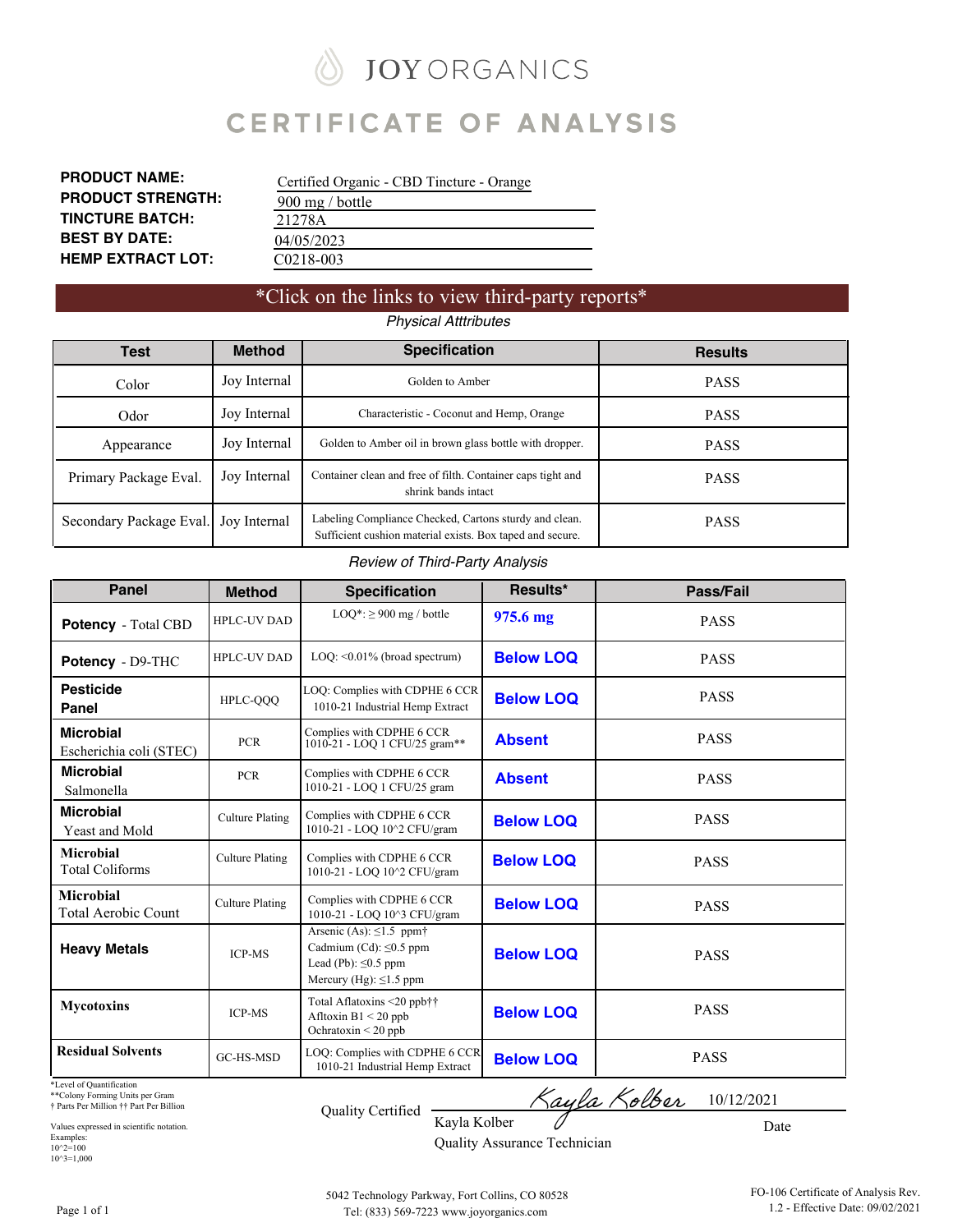<span id="page-1-0"></span>

|                                                                                                                                                               | C0218-003                                 |                                               |                                                                                                         |                                          |                                                                                                                 |                                                                  |                                                                                   | <b>7USC1639 Certificate of Analysis</b>                                                     |                                                          |                                                                                |
|---------------------------------------------------------------------------------------------------------------------------------------------------------------|-------------------------------------------|-----------------------------------------------|---------------------------------------------------------------------------------------------------------|------------------------------------------|-----------------------------------------------------------------------------------------------------------------|------------------------------------------------------------------|-----------------------------------------------------------------------------------|---------------------------------------------------------------------------------------------|----------------------------------------------------------|--------------------------------------------------------------------------------|
|                                                                                                                                                               | man. date                                 | 2/22/2021                                     |                                                                                                         |                                          |                                                                                                                 |                                                                  | <b>This Product Has Been</b>                                                      | Stillwater                                                                                  |                                                          |                                                                                |
|                                                                                                                                                               | total<br>cannabinoids                     | 1025.9mg                                      |                                                                                                         |                                          | per 30 mL                                                                                                       |                                                                  | <b>Tested and Complies</b><br>with 7USC1639o(1)                                   |                                                                                             |                                                          |                                                                                |
| certificate ID<br><b>1BS27</b>                                                                                                                                | THC total                                 | <b>ND</b>                                     | CBD total 975.6mg                                                                                       |                                          | terpenes                                                                                                        |                                                                  |                                                                                   | Laboratories                                                                                |                                                          |                                                                                |
| order <sub>.</sub> 9903                                                                                                                                       |                                           |                                               |                                                                                                         |                                          |                                                                                                                 |                                                                  |                                                                                   |                                                                                             |                                                          | <b>MIP</b>                                                                     |
| analysis date 2/22/2021 5:32:07 PM                                                                                                                            |                                           |                                               |                                                                                                         |                                          | caryophyllene                                                                                                   |                                                                  |                                                                                   |                                                                                             |                                                          |                                                                                |
| test tag S1BWM<br>sample wgt                                                                                                                                  |                                           |                                               |                                                                                                         |                                          | humulene                                                                                                        | 美洲美                                                              |                                                                                   |                                                                                             |                                                          |                                                                                |
|                                                                                                                                                               |                                           |                                               |                                                                                                         |                                          | terpinolene<br>ocimene                                                                                          |                                                                  |                                                                                   |                                                                                             |                                                          |                                                                                |
| Inspection MSP-7.5.1.2                                                                                                                                        |                                           |                                               |                                                                                                         |                                          | beta pinene                                                                                                     |                                                                  |                                                                                   |                                                                                             |                                                          |                                                                                |
| DESCRIPTION: Concentrate sample received in a client-labeled                                                                                                  |                                           |                                               |                                                                                                         |                                          | alpha pinene                                                                                                    | ନ୍ତି                                                             |                                                                                   |                                                                                             |                                                          |                                                                                |
| bottle, collected at dispensary/grow. 1 and sample tag S1BWM.                                                                                                 |                                           |                                               |                                                                                                         |                                          | limonene                                                                                                        | G                                                                |                                                                                   |                                                                                             |                                                          |                                                                                |
|                                                                                                                                                               |                                           |                                               |                                                                                                         |                                          | myrcene                                                                                                         | $\bigoplus^{\text{op}}$                                          |                                                                                   |                                                                                             |                                                          |                                                                                |
|                                                                                                                                                               |                                           |                                               |                                                                                                         |                                          | linalool                                                                                                        |                                                                  |                                                                                   |                                                                                             |                                                          |                                                                                |
| Potency per 30 mL                                                                                                                                             |                                           | MSP-7.5.1.4                                   | LOD<br><b>LOQ</b>                                                                                       | error<br>(95%Cl k=2)                     | Terpenes                                                                                                        |                                                                  | MSP-7.5.1.6                                                                       |                                                                                             |                                                          | MSP-7.5.1.6                                                                    |
| tetrahydrocannabolic acid (THCa)<br>Δ9-tetrahydrocannabinol (Δ9 THC)                                                                                          |                                           | <b>ND</b><br>ND                               | $0.08$   0.24   $\pm 0.24$ mg<br>$0.07$   $0.22$   $\pm 0.22$ mg                                        |                                          |                                                                                                                 |                                                                  |                                                                                   |                                                                                             |                                                          |                                                                                |
| Δ8-tetrahydrocannabinol (Δ8 THC)                                                                                                                              |                                           | ND                                            | $0.10$   0.30   $\pm 0.30$ mg                                                                           |                                          |                                                                                                                 |                                                                  |                                                                                   |                                                                                             |                                                          |                                                                                |
| tetrahydrocannabivarin (THCv)                                                                                                                                 |                                           | <b>ND</b>                                     | $0.08$   0.25   $\pm 0.25$ mg                                                                           |                                          |                                                                                                                 |                                                                  |                                                                                   |                                                                                             |                                                          |                                                                                |
| cannabidiolic acid (CBDa)<br>cannabidiol (CBD)                                                                                                                |                                           | ND<br>975.6mg                                 | $0.07$   $0.20$   $\pm 0.20$ mg<br>$0.08$   0.23   $\pm$ 16.75mg                                        |                                          |                                                                                                                 |                                                                  |                                                                                   |                                                                                             |                                                          |                                                                                |
| cannabidivarin (CBDv)                                                                                                                                         |                                           | 2.0 <sub>mg</sub>                             | $0.08$   0.23   $\pm 0.27$ mg                                                                           |                                          |                                                                                                                 |                                                                  |                                                                                   |                                                                                             |                                                          |                                                                                |
| cannabigerolic acid (CBGa)<br>cannabigerol (CBG)                                                                                                              |                                           | ND<br>48.0mg                                  | $0.07$   $0.21$   $\pm 0.21$ mg<br>$0.04$   0.13   $\pm 0.94$ mg                                        |                                          |                                                                                                                 |                                                                  |                                                                                   |                                                                                             |                                                          |                                                                                |
| cannabinol (CBN)                                                                                                                                              |                                           | 0.4 <sub>mg</sub>                             |                                                                                                         |                                          |                                                                                                                 |                                                                  |                                                                                   |                                                                                             |                                                          |                                                                                |
| cannabichromene (CBC)<br>$\ddagger$ = decarbed NT = not tested NL = no limit, ND = not detected, LOD = detection limit, LOQ = quantitation limit<br>Microbial | MSP-7.5.1.10<br>limit<br>E.coli PASS OCFU | ND<br>Metals                                  | $0.04$   0.13   $\pm 0.13$ mg<br>$0.08$   0.23   $\pm 0.23$ mg<br>MSP-7.5.1.11<br>Arsenic PASS 1500 ppb | limit                                    | Pesticides<br>Abamectin                                                                                         | MSP-7.5.1.8<br><b>PASS</b>                                       | limit<br>0.30 ppm                                                                 | Pesticides<br>Fipronil PASS                                                                 | MSP-7.5.1.8                                              | limit<br>$0.00$ ppm                                                            |
| Salmonella sp. PASS 0CFU<br>molds PASS<br>Ochratoxin A PASS<br>Aflatoxin PASS 20 ppb<br>Solvents<br>MSP-7.5.1.7<br>Acetone PASS                               | 10000CFU<br>20 ppb<br>limit<br>5000 ppm   | Pesticides                                    | Cadmium PASS<br>Lead PASS<br>Mercury PASS 300 ppb<br>MSP-7.5.1.8<br><b>Permethrin PASS</b>              | 500 ppb<br>500 ppb<br>limit<br>20.00 ppm | Acephate<br>Acequinocyl<br>Acetamiprid<br>Aldicarb PASS<br>Azoxystrobin PASS<br><b>Bifenazate</b><br>Bifenthrin | PASS<br><b>PASS</b><br><b>PASS</b><br><b>PASS</b><br><b>PASS</b> | 5.00 ppm<br>4.00 ppm<br>5.00 ppm<br>$0.00$ ppm<br>40.00<br>$5.00$ ppm<br>0.50 ppm | Flonicamid<br>Fludioxonil<br>Hexythiazox PASS<br>Imazalil PASS<br>Imidacloprid<br>Malathion | <b>PASS</b><br><b>PASS</b><br><b>PASS</b><br><b>PASS</b> | 2.00 ppm<br>30.00<br>$2.00$ ppm<br>$0.00$ ppm<br>3.00 ppm<br>5.00 ppm<br>15.00 |
| <b>Acetonitrile PASS</b>                                                                                                                                      | 410 ppm                                   |                                               | Phosmet PASS 0.20 ppm                                                                                   |                                          | Boscalid                                                                                                        | <b>PASS</b>                                                      | 10.00                                                                             | Metalaxyl PASS<br>Methiocarb                                                                | <b>PASS</b>                                              | $0.00$ ppm                                                                     |
| <b>Benzene PASS</b>                                                                                                                                           | 0 ppm<br>5000 ppm                         |                                               | Piperonylbutoxide PASS                                                                                  | 8.00 ppm                                 | Carbaryl PASS<br>Carbofuran                                                                                     | <b>PASS</b>                                                      | 0.50 ppm<br>$0.00$ ppm                                                            | Methomyl<br>Methyl parathion                                                                | <b>PASS</b><br><b>PASS</b>                               | $0.10$ ppm<br>$0.00$ ppm                                                       |
| <b>Butane PASS</b><br>Chloroform PASS                                                                                                                         | 0 ppm                                     |                                               | Prallethrin PASS 0.40 ppm<br>Propiconazole PASS                                                         | 20.00 ppm                                | Chloantraniliprole                                                                                              | <b>PASS</b>                                                      | 40.00                                                                             | Mevinphos                                                                                   | <b>PASS</b>                                              | $0.00$ ppm                                                                     |
| Cyclohexane PASS                                                                                                                                              | 0 ppm                                     |                                               | Propoxur PASS 0.00 ppm                                                                                  |                                          | Chlorfenapyr PASS                                                                                               |                                                                  | $0.00$ ppm<br>$0.00$ ppm                                                          | Myclobutanil                                                                                | <b>PASS</b>                                              | 9.00 ppm<br>0.50 ppm                                                           |
| <b>Ethanol PASS</b><br><b>Heptane PASS</b>                                                                                                                    | 10000 ppm<br>5000 ppm                     |                                               | <b>Pyrethrin PASS</b><br><b>Pyridaben PASS</b>                                                          | $1.00$ ppm<br>3.00 ppm                   | <b>Chlorpyrifos PASS</b><br>Clofentezine                                                                        | PASS                                                             | $0.50$ ppm                                                                        | Naled<br>Oxamyl PASS                                                                        | <b>PASS</b>                                              | $0.20$ ppm                                                                     |
| Hexane PASS                                                                                                                                                   | 290 ppm                                   |                                               | Spinetoram PASS                                                                                         | 3.00 ppm                                 | Coumaphos                                                                                                       | <b>PASS</b>                                                      | $0.00$ ppm                                                                        | Paclobutrazol                                                                               | <b>PASS</b>                                              | $0.00$ ppm                                                                     |
| Isopropyl alcohol PASS<br><b>Methanol PASS</b>                                                                                                                | 5000 ppm<br>3000 ppm                      |                                               | Spinosad PASS 3.00 ppm<br>Spiromesifen PASS                                                             | 12.00 ppm                                | Cyfluthrin<br>Cypermethrin                                                                                      | <b>PASS</b><br><b>PASS</b>                                       | 1.00 ppm<br>1.00 ppm                                                              | Permethrin                                                                                  | <b>PASS</b>                                              | 20.00                                                                          |
| Pentane PASS                                                                                                                                                  | 5000 ppm                                  |                                               | Spirotetramat PASS 13.00 ppm                                                                            |                                          | Daminozide                                                                                                      | <b>PASS</b>                                                      | $0.00$ ppm                                                                        | <b>INSTRUMENTS</b><br>potency: HPLC (LC2030C-UV)                                            |                                                          |                                                                                |
| Propane PASS                                                                                                                                                  | 5000 ppm                                  |                                               | Spiroxamine PASS                                                                                        | $0.00$ ppm                               | <b>Dichlorvos</b>                                                                                               | <b>PASS</b>                                                      | $0.00$ ppm                                                                        | terpenes: GCMS (QP2020/HS20)                                                                |                                                          |                                                                                |
| <b>Toluene PASS</b><br><b>Xylenes PASS</b>                                                                                                                    | 890 ppm<br>2170 ppm                       |                                               | Tebuconazole PASS<br>Thiacloprid PASS                                                                   | 2.00 ppm<br>$0.10$ ppm                   | Diazinon<br>Dimethoate                                                                                          | <b>PASS</b><br><b>PASS</b>                                       | 0.20 ppm<br>$0.00$ ppm                                                            | solvents: GCMS (QP2020/HS20)<br>pesticides: LCMSMS (LC8060)                                 |                                                          |                                                                                |
|                                                                                                                                                               |                                           |                                               | Thiamethoxam PASS                                                                                       | 4.50 ppm                                 | Etoxazole                                                                                                       | <b>PASS</b>                                                      | $1.50$ ppm                                                                        | mycotoxins: LCMSMS (LC8060)<br>microbial: qPCR (AriaMx) and plating                         |                                                          |                                                                                |
|                                                                                                                                                               |                                           |                                               | Trifloxystrobin PASS                                                                                    | 30.00 ppm                                | Fenoxycarb PASS<br>Fenpyroximate PASS                                                                           |                                                                  | $0.00$ ppm<br>2.00 ppm                                                            | metals: ICPMS (ICPMS-2030)                                                                  |                                                          |                                                                                |
|                                                                                                                                                               |                                           |                                               |                                                                                                         |                                          |                                                                                                                 |                                                                  |                                                                                   |                                                                                             |                                                          |                                                                                |
|                                                                                                                                                               |                                           |                                               |                                                                                                         |                                          | SECURITY FEATURE: WATERMARK MUST MATCH CERTIFICATE ID AND ISSUE DATE                                            |                                                                  |                                                                                   |                                                                                             | ISO/IEC 17025:2017                                       |                                                                                |
| Certified by:                                                                                                                                                 |                                           | <b>Stillwater Laboratories Inc.</b>           |                                                                                                         |                                          | The data in this report is the property                                                                         |                                                                  |                                                                                   | <b>ASA</b>                                                                                  |                                                          |                                                                                |
|                                                                                                                                                               |                                           | MT License L00001, 7, 8<br>6073 US93N Suite 5 |                                                                                                         | 0f                                       | and is administered by<br>Stillwater Labs. The format, layout,                                                  |                                                                  |                                                                                   |                                                                                             |                                                          |                                                                                |
|                                                                                                                                                               |                                           | Olney MT 59927                                |                                                                                                         |                                          | and security features of this report<br>are copyrighted by Stillwater                                           |                                                                  | <b>HEMP INDUSTRIE</b><br>Member                                                   | ${\bf P}{\bf F}$<br><b>Tabora</b>                                                           |                                                          |                                                                                |
| Justin M Johnston                                                                                                                                             |                                           | 406-881-2019<br>Printed                       |                                                                                                         |                                          | Laboratories Inc. © 2020                                                                                        |                                                                  |                                                                                   |                                                                                             | <b>ACCREDITED</b><br>Certificate #4961.01                |                                                                                |